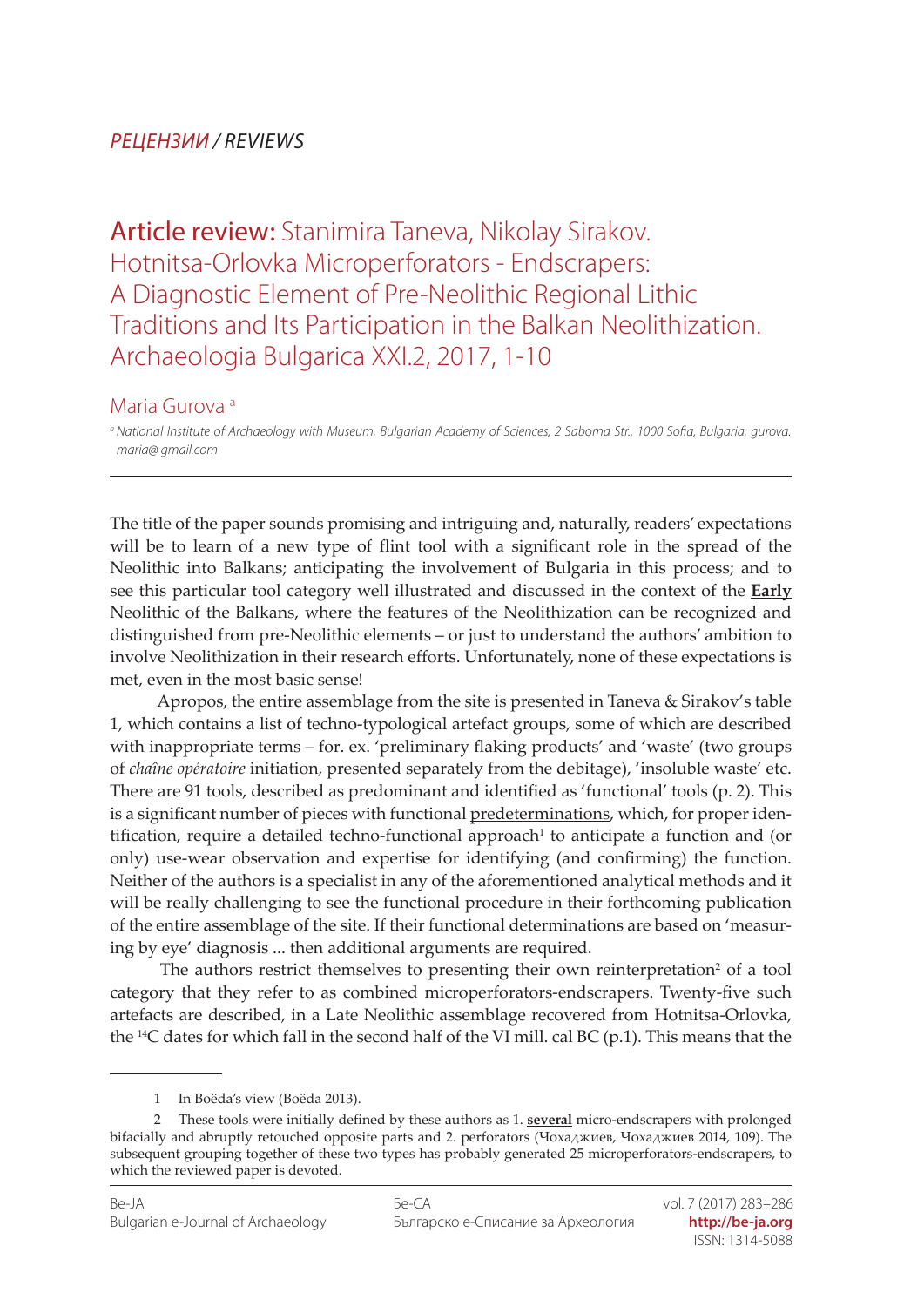artefacts in question appeared 6 to 10 centuries after the spread of the Neolithic into the Balkans (which, according to the title, is the focus of the authors' interpretation). Overcoming the perplexity of this striking chrono-cultural discrepancy, the reader at least will expect to learn more about these intriguing combination tools and their impressive Late Neolithic revival from the pre-Neolithic tradition in the Balkans. Obvious questions that arise here are: why is this small typological group interpreted as diagnostic – and based on what repetitive and characteristic features? If it is a diagnostic element, to which culture, region, period and technocomplex does it belong? Which kind of cognitive approach is used to identify pre-Neolithic characteristics in this small group of heterogeneous Late Neolithic artefacts? Let us follow the authors' analytical approach in more detail.

 - The tools referred to as microperforators-endscrapers are divided into 4 groups, and only 9 of them are described as complete and typical pieces (ergo – recognisable and identifiable as combination tools, as implied in the title). Eleven of them consist of fragments, the features of which are clearly ambiguous and cannot be securely attributed to this category of combination tools. This uncertainty in the typological determination becomes even more obvious in the illustrations – two figures of roughly and carelessly made drawings. These drawings deserve particular emphasis because of the numerous confusions and mistakes (in spite of the good intention to present them at x2 magnification). Some of the more obvious mistakes should be briefly listed: the outline of the original pieces in many cases does not correspond to the magnified one; among the pieces mentioned as 'entire' (complete) (pl. 1. 1-6, 11) there are two drawn as incomplete (No 5 and 11); on the other hand No 7 is complete in the drawing, but listed among the "fragmented microperforator points" (p. 4). Pieces 5 and 11 are listed in two different groups (entire and fragmented). Also confusing is the authors' insistence on interpreting some fragments as microperforator-endscrapers, relying on their 'confidence... in indirect evidence ...for such an interpretation' (p. 4). To imagine for ex. fragments in pl. 1. 9 and 10 as having been theoretically endscrapers in their missing part...is nonsensical and unscientific. Incidentally, there are only three pieces (pl. 1. 4 and 7; pl. 2. 7) and possibly No 2 on pl. 1 that could reliably be described as having an endscraper front; the rest of the drawn tools appear to be truncations or simple piercers. There is even more inconsistency and inadequacy in the drawings (even technically), as well as discrepancies in the tool descriptions, but I think the details already given are sufficiently instructive.

As for the general impression of the tools' 'analysis' – apart from various retouch descriptions, there are neither morphometrical nor techno-typological (or proper functional) analyses allowing the distinction of these tools as a diagnostic typological category/group. This is in fact simply a heterogeneous mixture of various tools (dimensionally and typologically) and indeterminate fragments – both groups lacking any diagnostic features.

- After presenting and arguing (unconvincingly!) for this group of tools, the authors provide a comparative analysis and discussion – at this point the lack of a clear goal/concept for the article, and the authors' limited knowledge becomes obvious. In this part of the paper a curious mixture of comparative criteria is used: typological resemblance (in most cases partial), chronological compatibility (from Early to Late Neolithic!), and some direct observations by the authors on unpublished material. As a result, no more than a dozen pieces (there is no precise number!) from various chrono-cultural contexts and territories (from Sitagroi – to the Hungarian LBK!) are recognized as having parallels with the combination tools from Hotnitsa-Orlovka. At the same time many publications containing relevant evidence (for Neolithic microlithization, incl. microperforators) by Perlès (for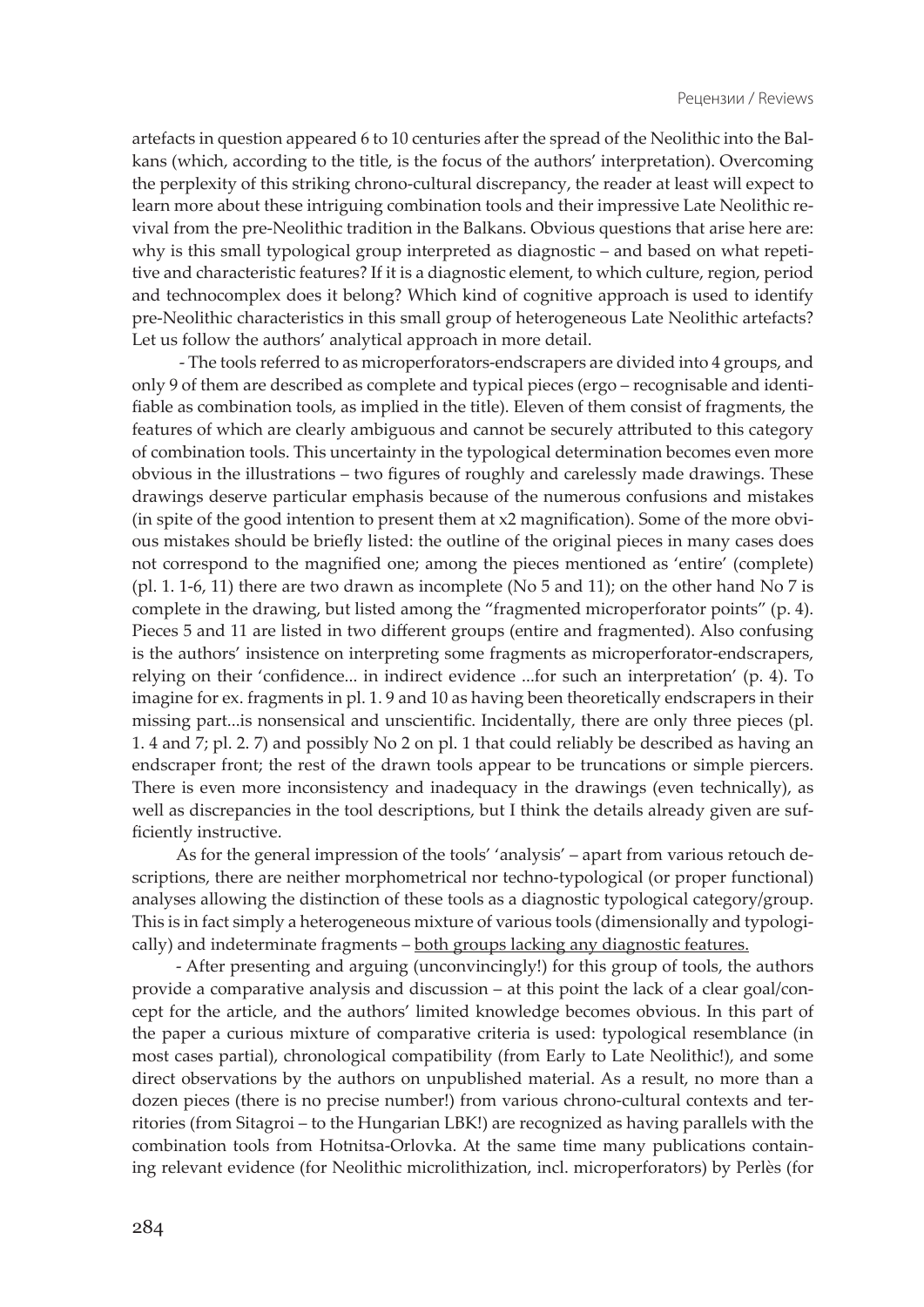Greece); Kozłowski & Kaczanowska and Şarić (for the Iron Gates and the former Yugoslavia); and Gatsov, Skakun, Gurova and Anastassova (for Bulgaria) are omitted<sup>3</sup>. And here it is unavoidable to state:

- One of the most striking and disappointing aspects of the paper is the dearth of an adequate and properly used literature, reflecting directly on the poor contextual scope of the paper. From the past decade or even longer, there are dozens of publications on Balkan (and Bulgarian in particular) Neolithic flint assemblages (including diagnostic tools, pre-Neolithic trajectories, flints and the Neolithic package, geometric microliths as a feature of pre-Neolithic retardation *vs.* palaeoenvironmental impact on the lithic industry, lithic assemblages in a diachronic perspective, microlithisation as a peculiar feature of Late Neolithic assemblages, etc.), written by Bulgarian and foreign scholars<sup>4</sup>. The omission of these publications may reflect either the authors' ignorance, or a deliberate choice to present a very simplistic narrative in their paper as an innovative approach to a largely explored and debated topic. The references used in the paper create an impression of an ad hoc rather than carefully chosen set of publications.

There are two errors in the literature cited, one is serious and indicates improper use of unread publications (copying references from somewhere?!) or wittingly or unwittingly use of incorrect data, relying on superficial reading by the readership. None of the explanations is excusable. Two publications by Păunescu are cited in the text (1963, 1970) but neither is listed in the references. On the other hand, Renfrew is cited incorrectly in the text and the references (on pp. 6 and 9). The quoted "Sitagroi in European Prehistory", with a reference to pp. 477-485, **does not exis**t as a chapter in the book (see Ester, Renfrew 2003). The mentioned pages are part of Appendix 13.1, written by Renfrew and entitled "Site Register and Selected Materials from the Drama Survey", pp. 475-488! Where the authors obtained the information about the correlation of the microlithic series from Sitagroi II and III with "...Karanovo IV and the beginning of Karanovo V" (p. 6) remains an enigma. If the authors were interested to establish a correlation with the Sitagroi lithic evidence, then they should have been satisfied with the formal "parallels" with 3 Fiera points (phases II and III, published by Tringham (2003, fig. 3.8). They should also have coordinated this correlation with the radiocarbon dating of the site, given by Renfrew in the preface (xxvii, table 1) and unavoidably they should have realized that even phase II of Sitagroi is later than the 14C dates of the site of Hotnitsa-Orlovka. As for correlation with Karanovo – there is a direct and easier way to do it, by considering some of V. Nikolov's publications on the cultural periodization of the Tell (for. ex. Nikolov 1998; 2004), or at least the publications related to the 14C database of the site (Görsdorf 1997; Görsdorf, Bojadžiev 1996), or by checking the regularly updated database at [www.14SEA.org](http://www.14sea.org).

There is a long reference list of relevant literature on the Neolithization and the Neolithic flint assemblages of the Balkans, which, supposedly, the authors ought to have known, read and carefully considered before writing a paper with such an ambitious and pretentious title. In fact, it is their scientific duty to compensate for the gaps in their knowledge, if they intend to continue their research on lithics in the context of Balkan Neolithization.

- As for the so-called discussion, there are a couple of statements aimed at providing formal parallels with (mainly) points, perforators and borers from neighbouring regions

<sup>3</sup> These arejust a few authors, among many others, listed for a simple illustration...

<sup>4</sup> I do not mention the enormous corpus of works concerning the perpetual debate on Balkan Neolithization.